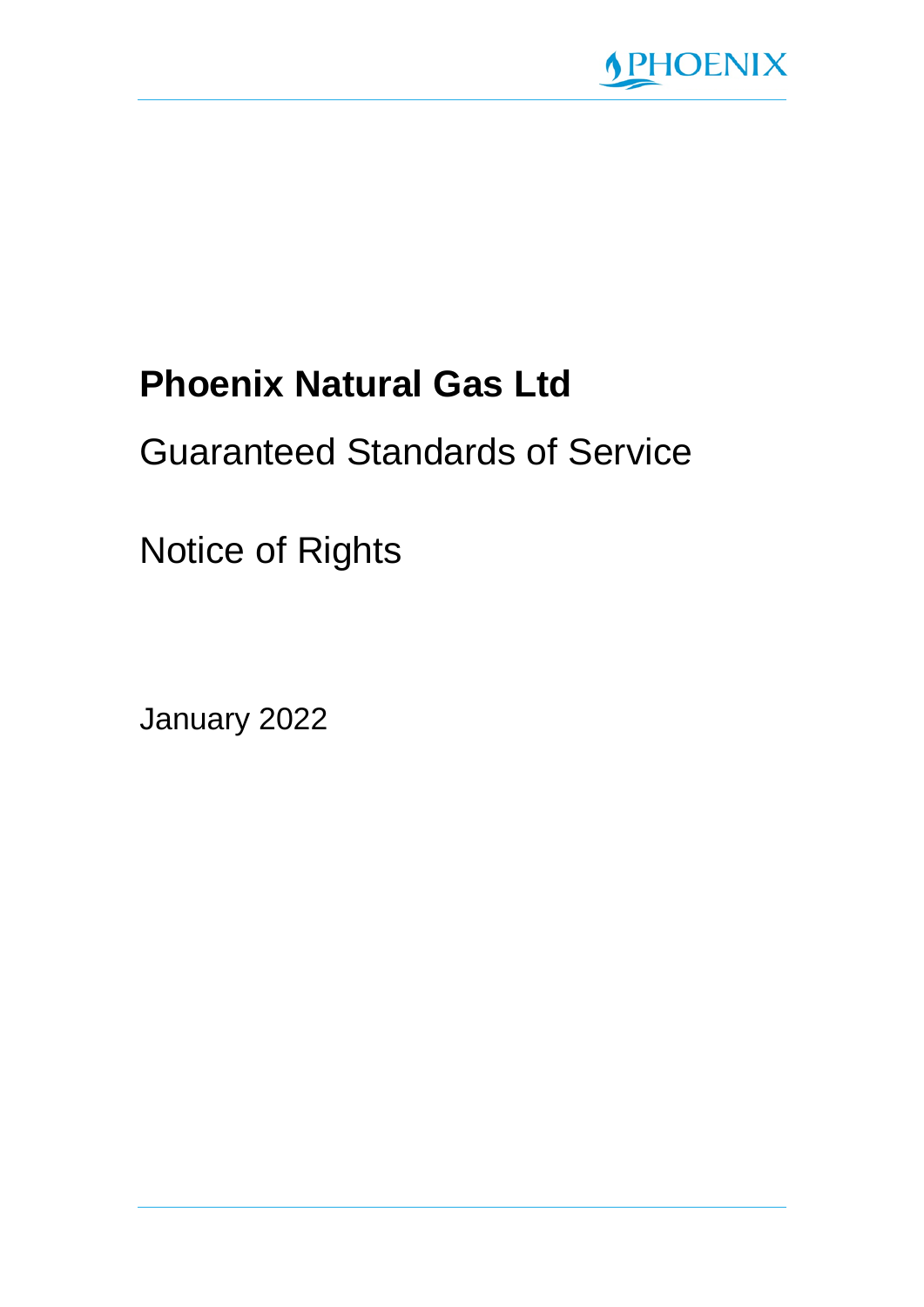

### **Introduction**

This document explains the individual standards of performance you can expect from Phoenix Natural Gas Ltd ("PNGL") and outlines the compensation you could receive if we fail to deliver these standards. The document has been written in accordance with the Gas (Individual Standards of Performance) Regulations (Northern Ireland) 2014.

PNGL is a licensed natural gas distribution business responsible for the safe delivery of natural gas through its network within an area covering approximately 45% of the population of Northern Ireland: including Greater Belfast (comprising Belfast, Newtownabbey, Carrickfergus, Lisburn and North Down), Larne and East Down.

Our main business activities as a gas distribution business include:

- building, owning, operating and maintaining our network;
- developing the natural gas market in our Licensed Area; and
- providing an operational and transportation service platform to gas suppliers, the rules of which are set out in our Distribution Code.

PNGL does not sell natural gas. You should always contact your natural gas supplier for queries relating to:

- replacement meter cards payment /bill queries meter exchanges
	-

- 
- 
- faulty cards moving home new accounts
- switching suppliers meter readings

Your natural gas supplier's contact details can be found on your latest bill or statement.

**Our contact details; Our Office Hours;** Phoenix Natural Gas Ltd Monday to Thursday 197 Airport Road West 8:30am to7pm Belfast **Friday 8:30am to 4:30pm** Friday 8:30am to 4:30pm BT3 9ED *Telephone:* 03454 55 55 55 *Internet:* <https://www.phoenixnaturalgas.com/contact-us>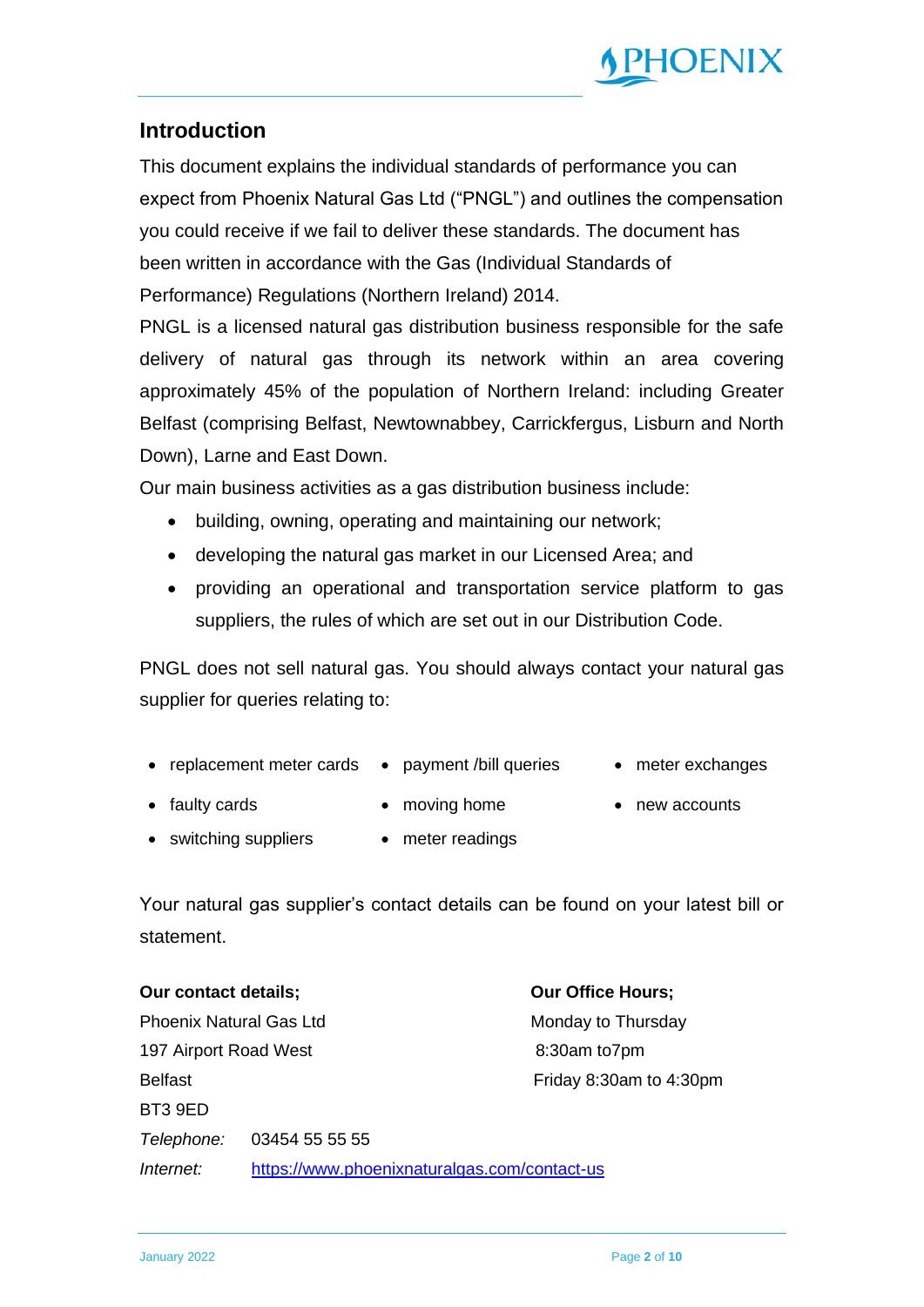

### **Individual (Guaranteed) Standards of Service**

#### **GSS1** *(Regulation conditions 3 and 16)* **Meter disputes**

If you are a domestic customer and advise us that you suspect your meter to be operating incorrectly, we will provide you with an explanation on the probable cause within 15 working days. If an appointment is necessary, we will offer this within 7 working days to investigate. If you inform your supplier of an issue, your supplier must report this to us within 1 working day. Where we are notified after 4pm on a working day or at any time on any other day, the period will commence on the next following working day.

#### *Payment if we fail to meet this standard;*

Domestic customers will receive £25.

#### **GSS2** *(Regulation condition 4)* **Meter mix-ups**

We will make a payment to you if you are billed an incorrect amount by your gas supplier due to us having incorrectly advised your gas supplier of the meter assigned to your property.

#### *Payment if we fail to meet this standard;*

Domestic and non-domestic customers will receive £50.

#### **GSS3** *(Regulation condition 5)* **Prepayment meters**

If you are a domestic customer and you notify us that your prepayment meter is not operating so as to permit the supply of gas to your premises, we will deal with the reported failure of your prepayment meter within 4 working hours<sup>1</sup>. If you inform your supplier of a problem with your prepayment meter, your supplier must notify us of any report of the problem within 4 working hours.

*Payment if we fail to meet this standard;* 

Domestic customers will receive £25.

<sup>1</sup> 8.30am to 5.00pm on each working day and 9.00am to 5.00pm on any other day.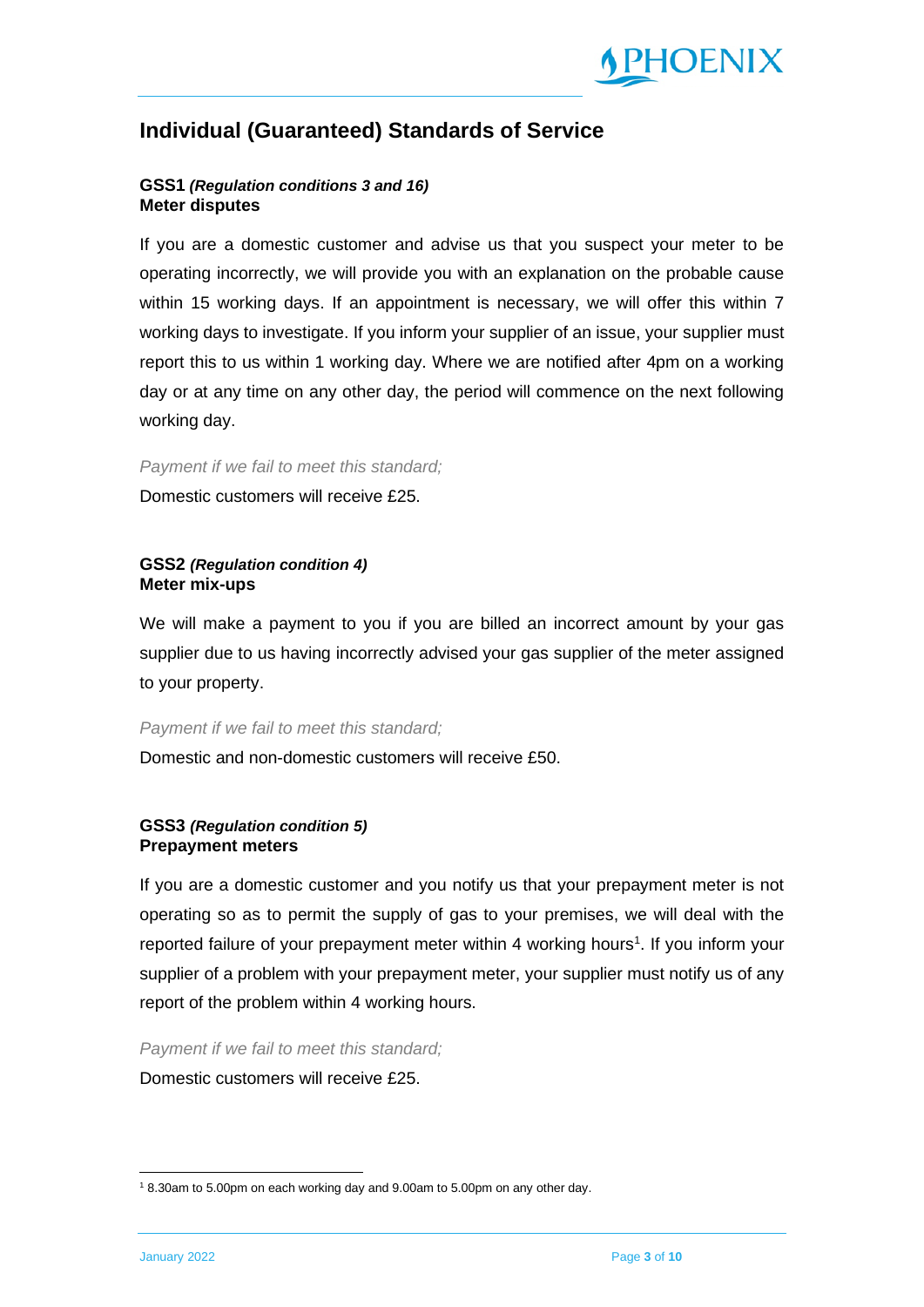

#### **GSS4** *(Regulation condition 6)* **Appointments**

If you are a domestic customer we will offer and keep an appointment within the time bands 8.30-13.00 or 12.00-17.00 or, if requested, within a minimum two hour time band.

*Payment if we fail to meet this standard;* 

Domestic customers will receive £25.

#### **GSS5** *(Regulation condition 7)* **Supply restoration**

PNGL will resume the conveyance of gas to your property within 24 hours if this has been discontinued as a result of a failure of, fault in or damage to our pipe-line system.

#### *Payment if we fail to meet this standard;*

Domestic customers will receive £50 plus a further £25 for each additional period of 24 hours in which you are without supply, to a maximum of £1,000.

Non-domestic customers (whose annual consumption is less than 73,250kWh) will receive £125 plus a further £25 for each additional period of 24 hours in which you are without supply, to a maximum of £1,000.

These payments will not apply where the fault occurred because of an act or default on the part of the customer, or the event caused the loss of supply to more than 30,000 customers.

#### **GSS6** *(Regulation condition 8)* **Reinstatement of customer's premises**

PNGL will reinstate your premises within five working days following completion of work to a service pipe and any associated work to a distribution main where the pipe or main lies under or within your premises.

#### *Payment if we fail to meet this standard;*

Domestic customers will receive £50 plus a further £25 for each additional period of five working days until the premises are reinstated, to a maximum of £1,000.

Non-domestic customers will receive £100 plus a further £25 for each additional period of five working days until the premises are reinstated, to a maximum of £1,000.

These payments will not apply if the work is required because of the actions of the customer.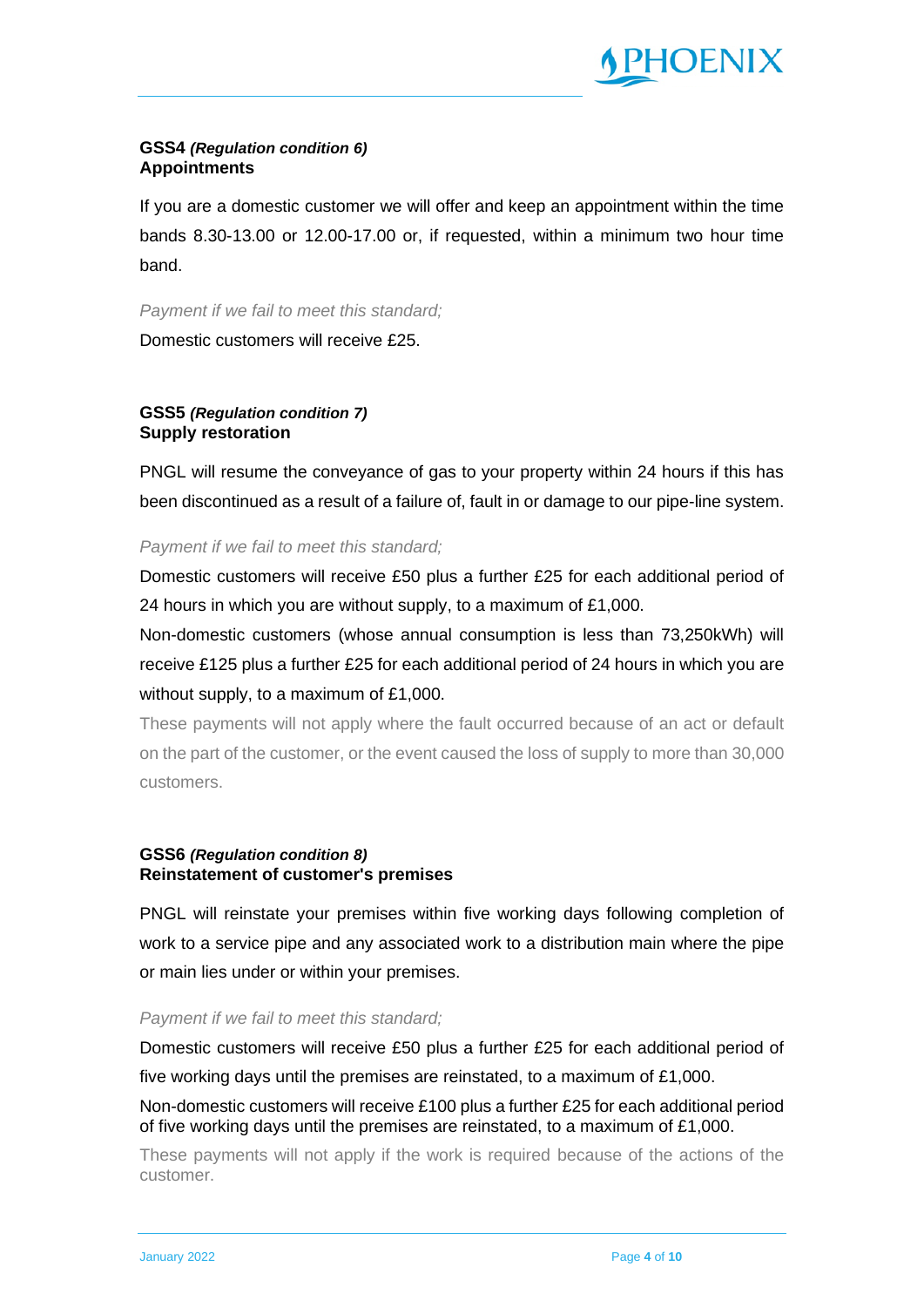

#### **GSS7 (Regulation condition 9) Connections <sup>2</sup>**

PNGL will provide an accurate Standard Quotation for obtaining a new connection or altering an existing connection within 10 working days. A "Standard Quotation" means a quotation (excluding a self-quote) that can be determined without visiting your premises. If your quotation is non-standard and we need to visit your premises, we will provide an accurate quotation within 28 days.<sup>3</sup>

#### *Payment if we fail to meet this standard;*

Domestic and non-domestic customers will receive £50 plus a further £50 for each additional working day we fail to provide a quotation, to a maximum of £250 (for a new connection or altering an existing connection up to and including 275kWh per hour) or £500 (for a new connection or altering an existing connection greater than 275kWh per hour), or the quotation sum, whichever is lowest.

#### **GSS8** *(Regulation condition 10)* **Notification of planned interruption**

PNGL will give you at least 3 days notice if your supply is to be interrupted by planned maintenance or replacement work to our pipe-line system.

#### *Payment if we fail to meet this standard;*

Domestic customers will receive £25 and non-domestic customers will receive £50.

#### **GSS9** *(Regulation condition 11)* **Responding to complaints**

1) Where a telephone complaint or written complaint is received, but we are unable to provide a substantive response without visiting your premises or make enquires of persons other than officers, employees or agents of our company, you will receive an **initial** response within 10 working days. This will

**<sup>2</sup>** Please refer to PNGL's Connection Policy for detail [https://www.phoenixnaturalgas.com/about-us/about-phoenix/network-information/connection](https://www.phoenixnaturalgas.com/about-us/about-phoenix/network-information/connection-policy)[policy](https://www.phoenixnaturalgas.com/about-us/about-phoenix/network-information/connection-policy)

<sup>3</sup> Please refer to PNGL's Published Accuracy Scheme [https://www.phoenixnaturalgas.com/about-us/about-phoenix/consumer-information/our](https://www.phoenixnaturalgas.com/about-us/about-phoenix/consumer-information/our-standards-of-service)[standards-of-service](https://www.phoenixnaturalgas.com/about-us/about-phoenix/consumer-information/our-standards-of-service)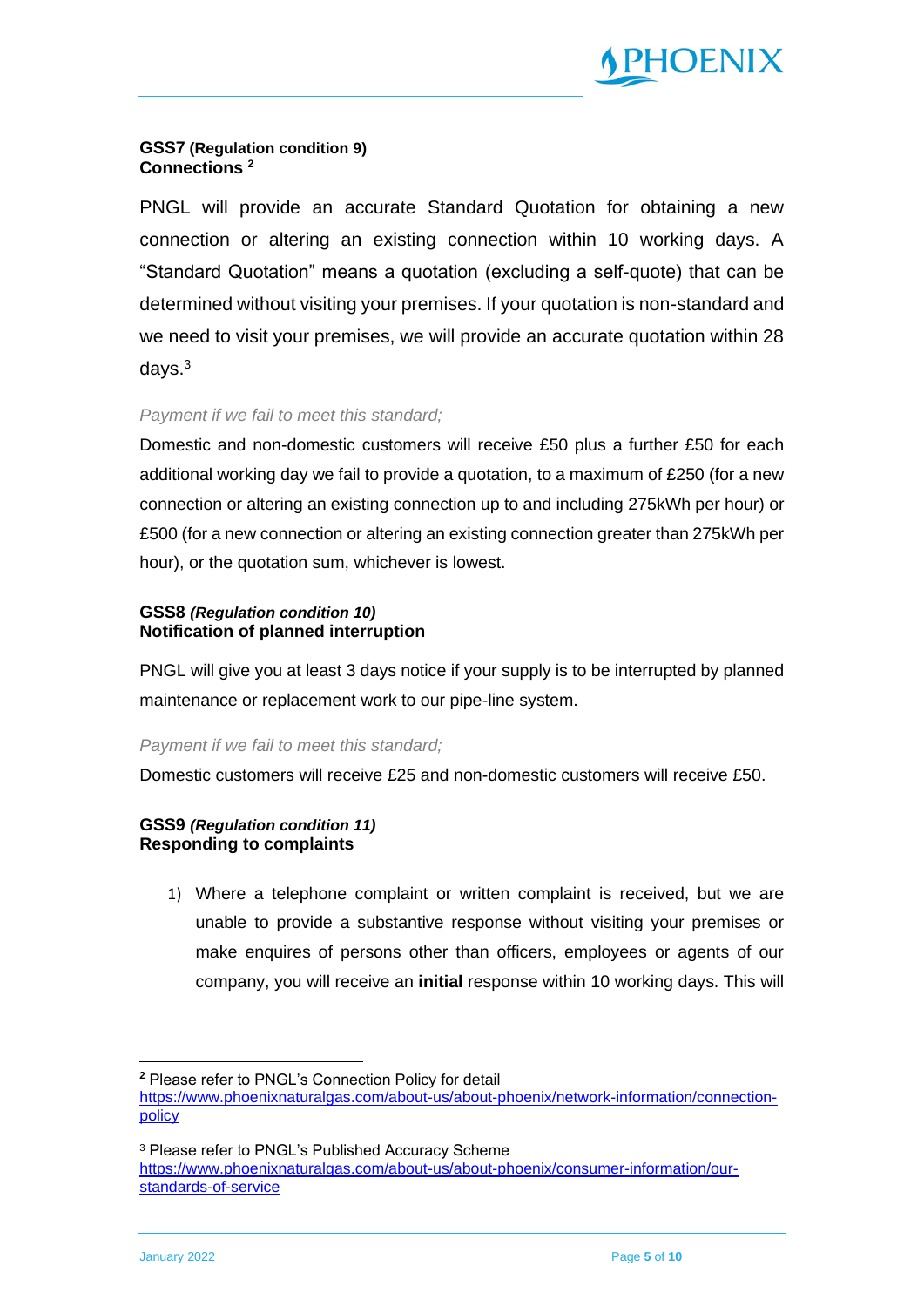

include the name, telephone number and address of an employee you can contact regarding your complaint.

*Payment if we fail to meet this standard;*  Domestic and non-domestic customers will receive £25.

2) Where an initial response has been provided, we will provide a **substantive** response within 20 working days from the date the complaint was received.

#### *Payment if we fail to meet this standard;*

Domestic and non-domestic customers will receive £25 plus a further £25 for each additional period of 10 days which expires for a failure to provide a substantive response, to a maximum of £100.

3) Where a telephone complaint or written complaint is received and we do not need to visit your premises or make enquires of persons other than officers, employees or agents of our company we will send you a **substantive** response within 10 working days form the date the complaint was received.

#### *Payment if we fail to meet this standard;*

Domestic and non-domestic customers will receive £25 plus a further £25 for each additional period of 10 days which expires for a failure to provide a substantive response, to a maximum of £100.

#### *Note*

*The aggregate compensation limit for the failure to provide an initial and / or substantive response under points 1, 2, & 3 (above) is £100.*

#### **GSS10** *(Regulation condition 14)* **Making standard payments**

If PNGL fail to provide you with your compensatory payment within 20 working days, we will make an additional payment.

#### *Payment if we fail to meet this standard;*

Domestic customers will receive £25 and non-domestic customers will also receive £25.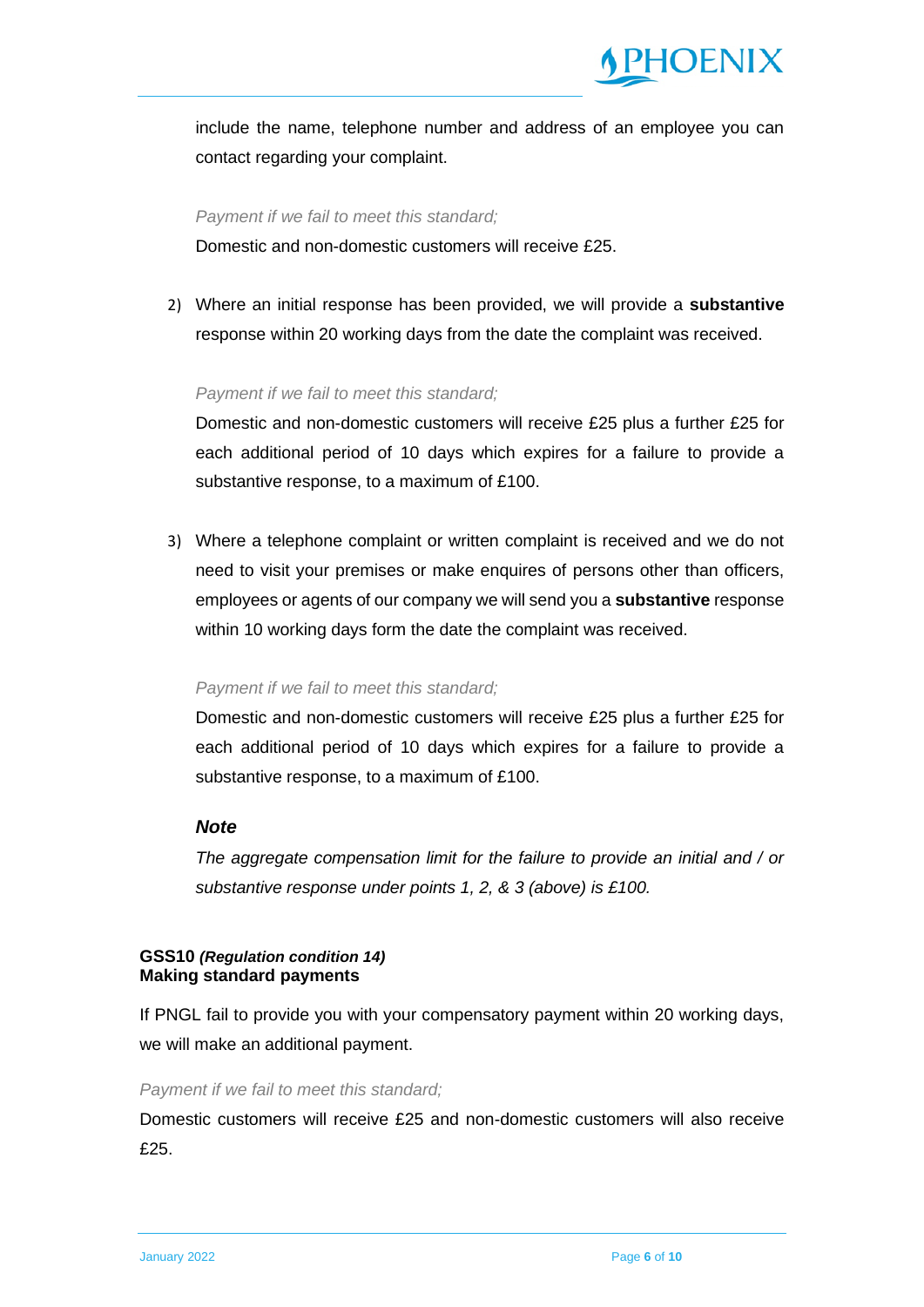

*Note*

*Payments will be made automatically (on condition that you have provided relevant details to PNGL), with the exception of standard GSS 8 (Regulation condition 10) which requires you to claim payment from PNGL. Claims made under GSS 8 (Regulation condition 10) must be received by us within 3 months. Claims can be made by contacting our office during working hours.*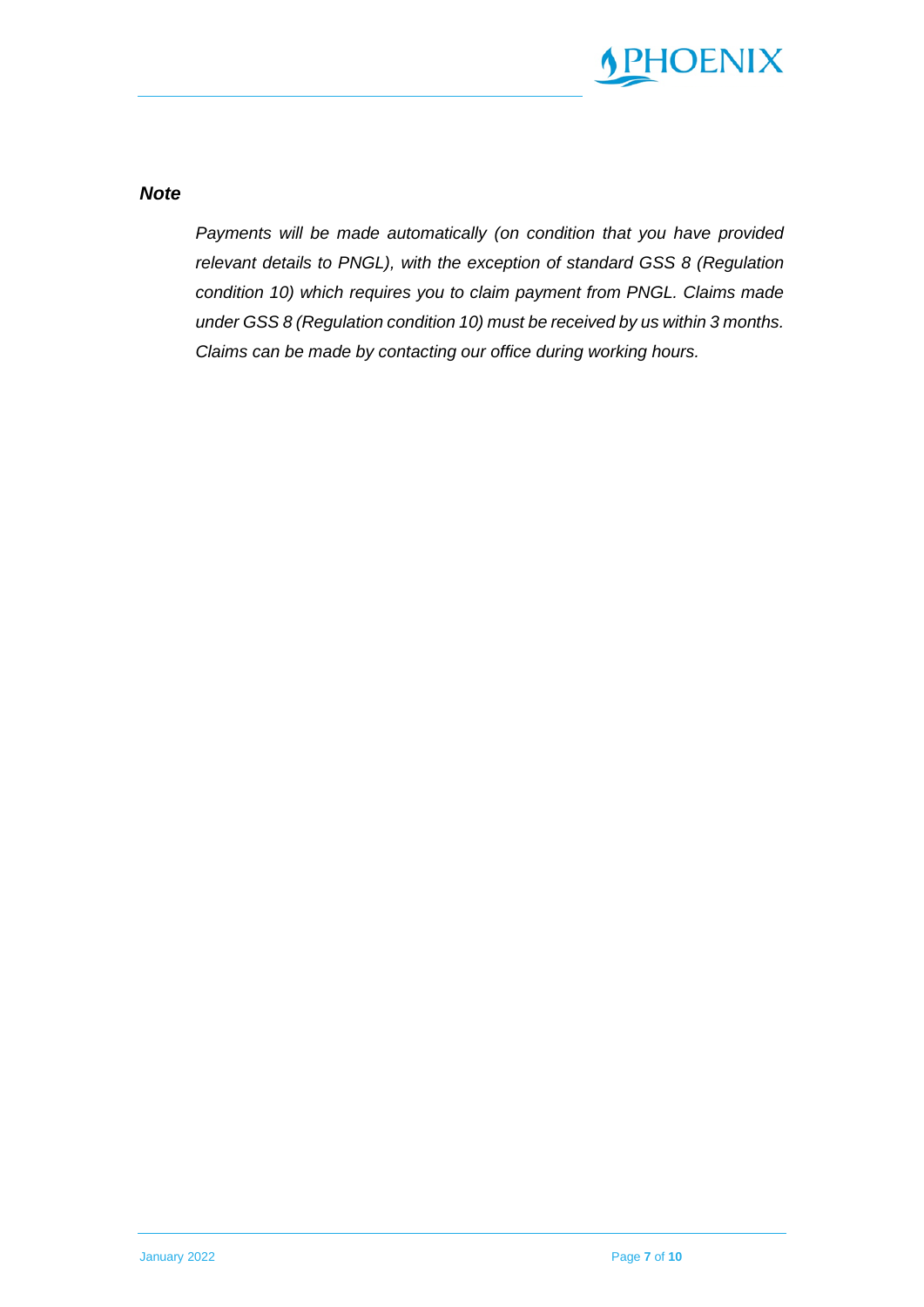

#### **Exemptions** *(Regulation condition 15)*

The Gas (Individual Standards of Performance) Regulations (Northern Ireland) 2014 detail a number of circumstances where the guaranteed standards may not apply. These include:

- Where you inform us that you do not want us to take any action or further action.
- Where you agree that any action we have taken (or promise to take) meets the requirement of the guaranteed standard. If we make a promise to take action as part of this exemption, we shall do so promptly.
- Where we require information from you in order to meet our guaranteed standard, you either telephone a number or send the information to an address other than the one which we provided, or you contact us outside our working hours.
- Where we could not have reasonably been expected to meet our guaranteed standard(s) due to
	- o severe weather conditions
	- o industrial action by our employees or contractors
	- $\circ$  the actions of a third party
	- o inability of PNGL to gain access to relevant premises
	- $\circ$  the possibility we may break the law by complying with the guaranteed standard
	- o the effects of an event for which emergency regulations have been made under Part 2 of the Civil Contingencies Act 2004 (8)
	- o delays imposed by a requirement to obtain a permit for street works under the Road (Miscellaneous Provisions) Act (Northern Ireland) 2010 (9)
	- o other exceptional circumstances beyond our control
- Where information provided by the customer is considered frivolous or vexatious
- Where you:
	- $\circ$  are responsible for damage to our natural gas equipment<sup>4</sup>

<sup>4</sup> In accordance with Section 10 of the Energy Act (Northern Ireland) 2011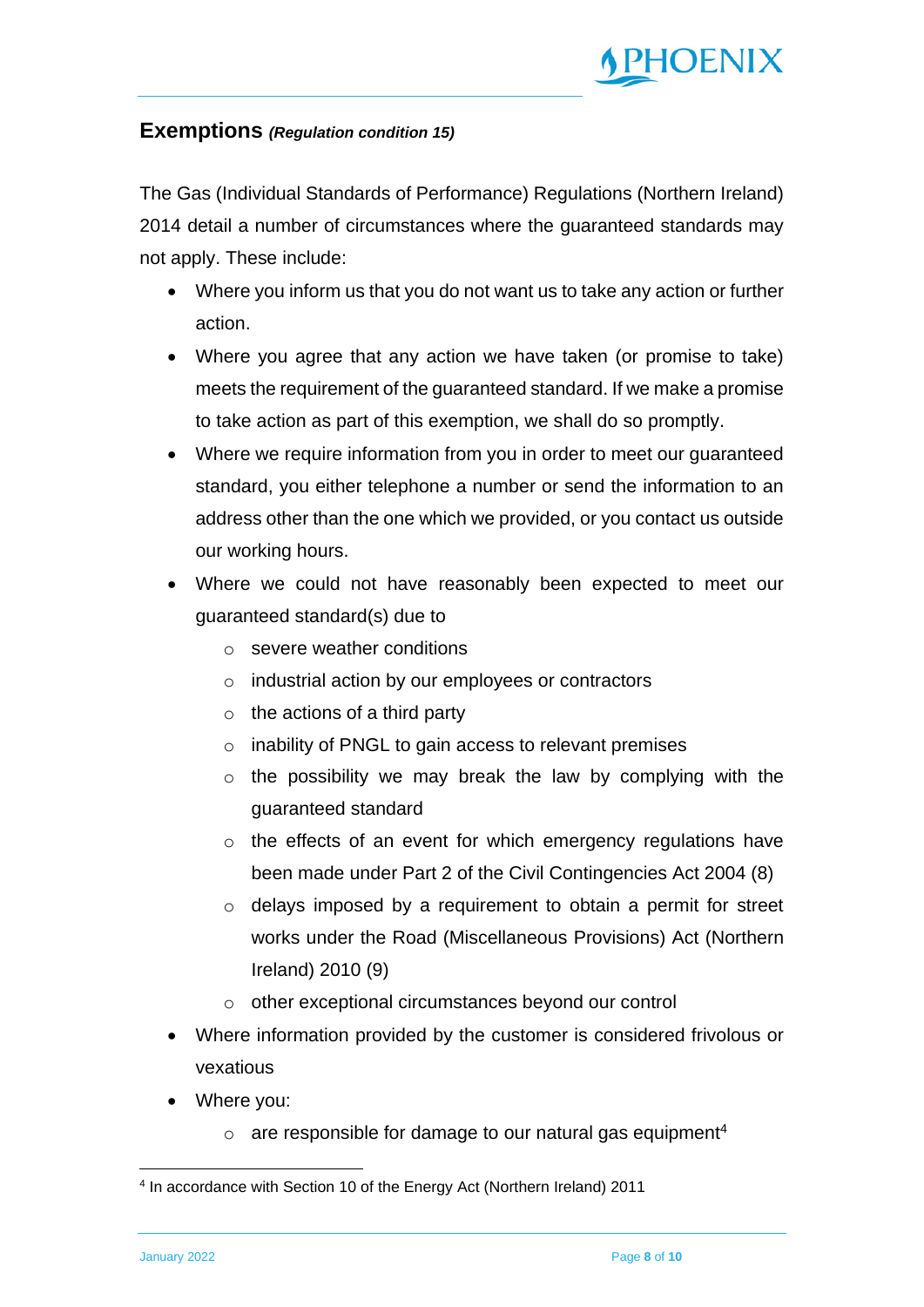

- o have failed to pay outstanding charges
- Where you have been disconnected or refused connection<sup>5</sup> to our network

If we invoke any of the exemptions permitted within the Regulations, we are required to demonstrate that we have taken all reasonable steps to prevent failure.

#### **Disputes** *(Regulation condition 13)*

If you wish to dispute any decision made by PNGL regarding payment for failing to meet any of our guaranteed standards, you may refer your query to the Northern Ireland Authority for Utility Regulation, ("NIAUR").

#### **NIAUR's contact details;**

Utility Regulator Queens House 14 Queen Street Belfast BT1 6ED *Telephone:* +44 (0) 28 9031 1575 *Fax:* +44 (0) 28 9031 1740 *Email:* [info@uregni.gov.uk](mailto:info@uregni.gov.uk) *Internet:* <http://www.uregni.gov.uk/contacts>

<sup>5</sup> In accordance with our licence, as held under Article 8 (1) (a) of the Gas Order